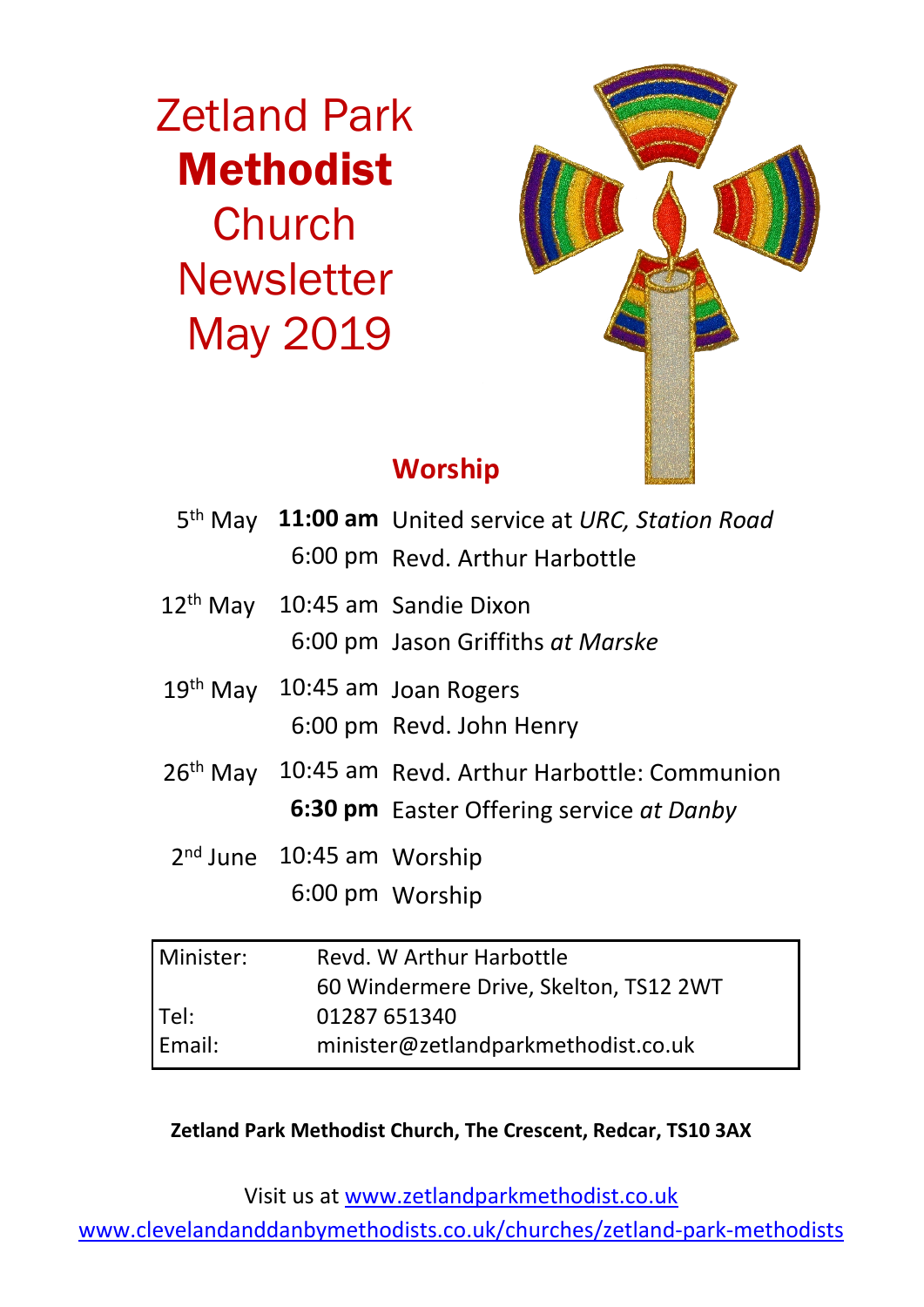# **CHRISTIAN AID WEEK 12-18 MAY 2019**

Hi everyone, it's that time of year again when we witness to God's generosity and try to follow His example as we raise money for Christian Aid. Over the years we have raised thousands of pounds through our door to door collections but this is no longer feasible. I would like to thank you for all your hard work over the years. This, however, does not mean that we cannot raise money in other ways. I have envelopes from last year and am happy for anyone to use them for collecting amongst family, friends or neighbours.

There will also be a Christian Aid service on Sunday  $12<sup>th</sup>$  May when gift envelopes will be available.

Our main fundraising event will be on Saturday  $18<sup>th</sup>$  May at 5.00 p.m. and is:

# **Story time!**

Come and enjoy an evening of storytelling and other activities. Everyone whether a child or a "big kid" loves a story so come and share an evening of who knows what? Scary, funny, sad, exciting: you'll have to come and find out. There will be hot food to share and I would love to see lots of people there so that together we can make this a successful night full of fellowship. There is no entrance fee but donations for Christian Aid would be much appreciated.

Thank you, Sandie

## **FRIDAY @ TEN**

The next prayer meeting will be at 10am on May 24<sup>th</sup>

Come and join us and enjoy a cuppa!

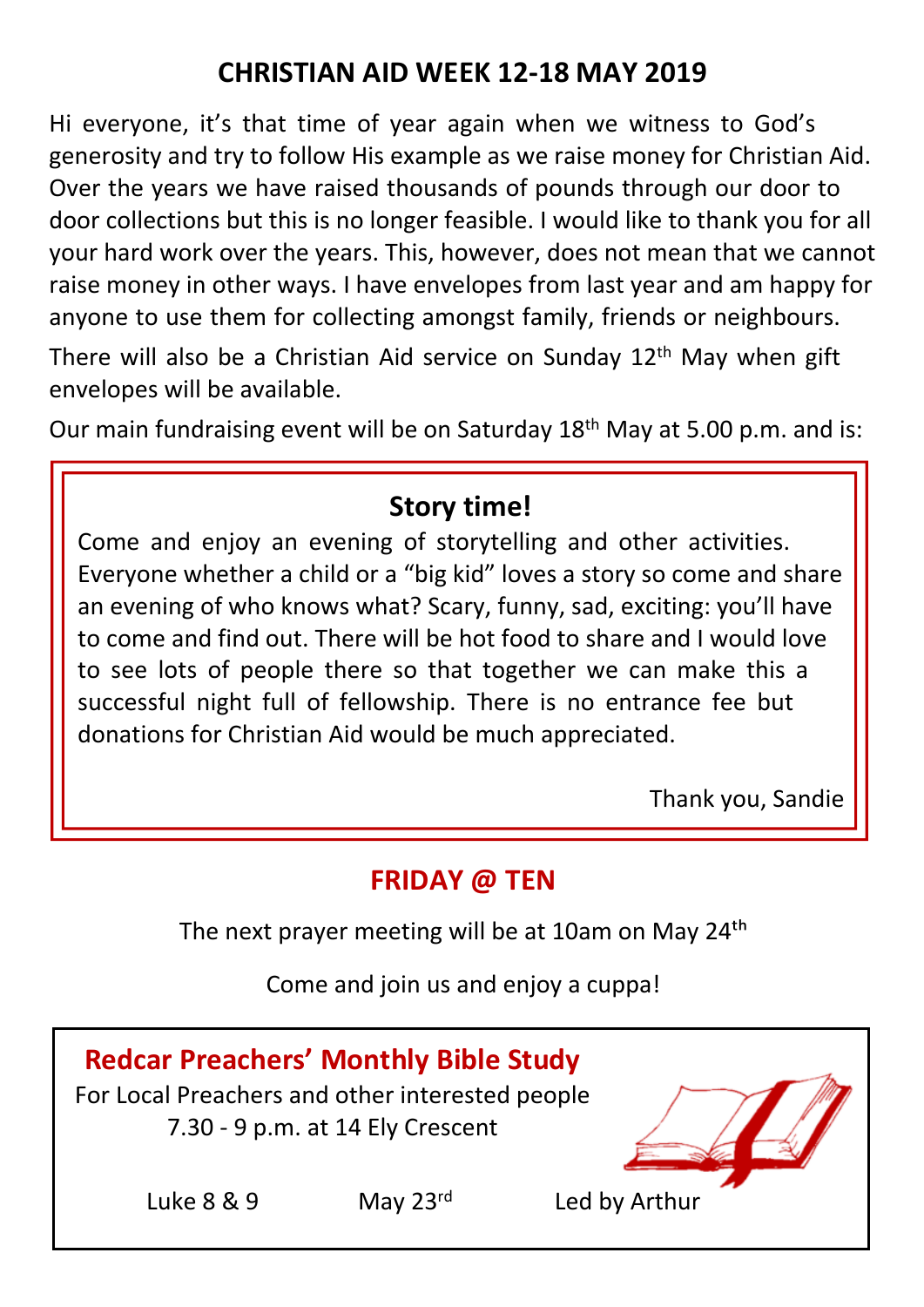# **Prayer Walk**

### **Seek the welfare of the city to which I have exiled you; pray for it to the LORD, for upon its welfare your own depends.**

### **(Jer. 29:7)**

Redcar Churches Together invites all Christians in Redcar to join us in praying for our town together. We will gather at the dates and times below to walk in our neighbourhoods and humbly pray for the welfare of the people in them; growing in our love for the Lord, one-another and our sense of mission in this place.

If you would like to join us either regularly or as a one off, please do get in touch so we know to look out for you, or simply show up at 2pm at the dates and locations shown below.

| 28th April   | - Christ Church (Coatham Road)                                                |
|--------------|-------------------------------------------------------------------------------|
| 26th May     | - Sacred Heart (Lobster Road)                                                 |
| 30th June    | - Redcar United Reformed Church (Station Road)                                |
| 21st July    | - St Peters Church (Redcar Lane)                                              |
| 25th August  | - East Cleveland Baptist Church (Park Avenue)                                 |
| 29th Sept    | - Zetland Methodist Church (The Crescent)                                     |
| 27th October | - St Augustines (Warwick Road)                                                |
|              | 24th November - Newcomen Methodist Church (Mersey Road)                       |
|              | 15th December - St Hilda's Church (starting at the site for the new building) |
|              |                                                                               |

The meeting time for each of these dates is 2pm and will last approximately 1 Hour. Please call or text Anne Connelly on 07763816195 or Christine Russell on 07914391413

*Each of the monthly prayer walks start outside one of the churches represented in CTIR, starting from the coast working inland from there. It may be that you find that the date stated for the prayer walk to start outside of your church is a particularly bad one, if this is the case, please don't worry. The people leading this initiative would be delighted to pray for your church and the community immediately around your buildings on your behalf anyway, it really isn't a problem*